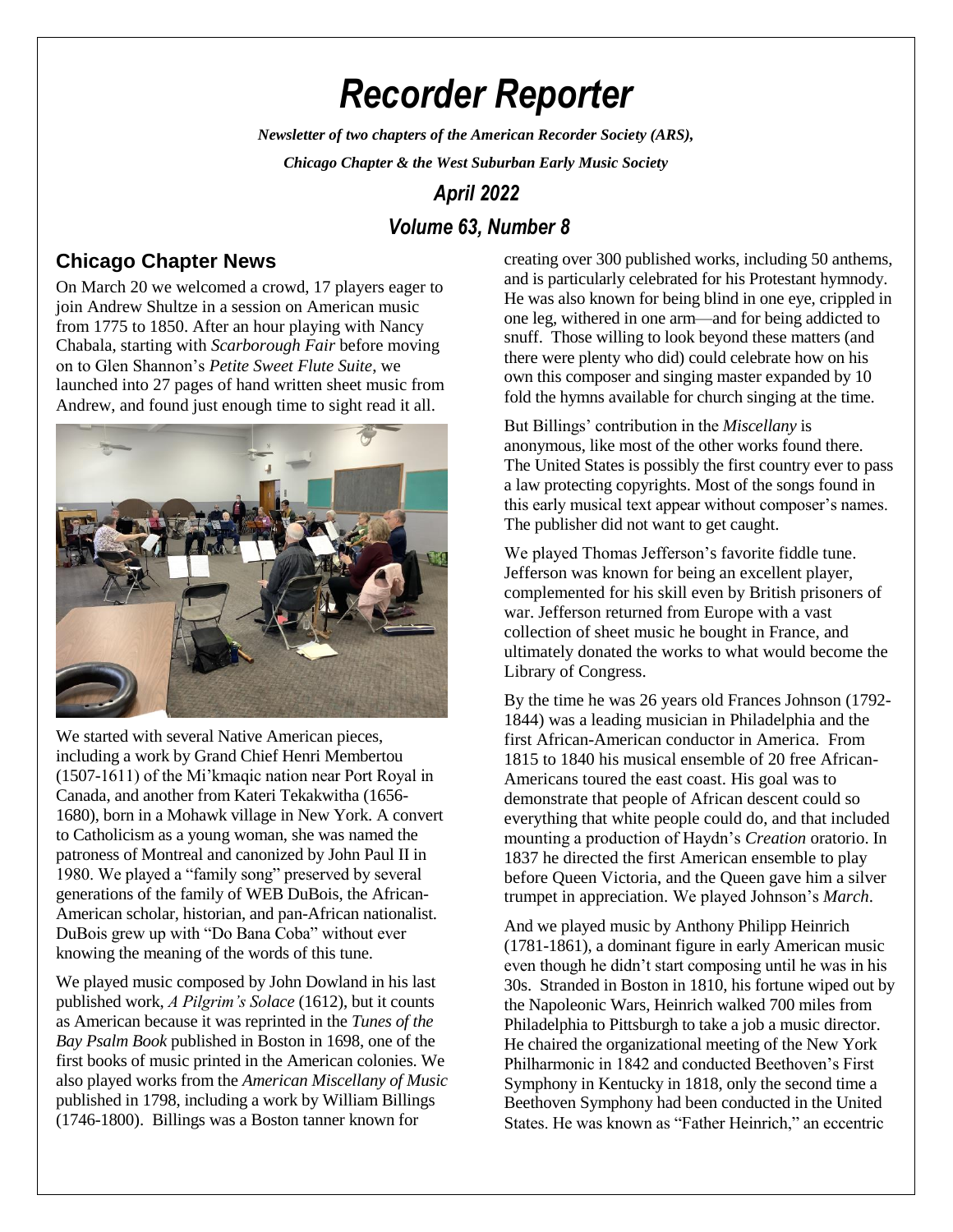### *Recorder Reporter April 2022 Page 2*

genius and a great figure in the small classical music scene in America at the time, though he died in poverty in New York in 1861.

And of course we played a piece by Stephen Foster because, well, we had to close with a piece by Stephen Foster. Foster was even born on the  $4<sup>th</sup>$  of July, 1826, the 50<sup>th</sup> anniversary of the Declaration of Independence.

Another grand afternoon of eclectic music making with Andrew Schultze!



Our **April 24** chapter meeting (fourth Sunday) will be a dress rehearsal of *Petite Sweet Flute Suite* by Glen Shannon in preparation for the world premiere performance in May at our spring concert. Glen will join us in playing his tribute to Hilde Staniulis! After the rehearsal, we'll explore some wonderfully characteristic duos by Sören Sieg.

During our first hour, we will revisit some music we have enjoyed in the past but not played for several years, and we will practice ensemble playing without a director. All music will be posted on the website.

## **Spring Concert**

Make plans to join us for our final meeting of the 2021- 2022 season, our spring concert on May 15 at 2 PM. All are invited to perform, or just listen and enjoy, and all types of music are welcome. We plan to open the meeting at 1 PM with a gathering to honor the memory of Hilde Staniulis, who died in October of 2020. Several of her friends will remember her, and then we plan to play two or three of Hilde's favorite pieces, followed by Glen Shannon's *Petite Sweet Flute Suite*. The regular concert will follow. If you would like to play in the program, and send the names of the performers, the title of the pieces you plan to play, and the name of the composer or composers, to Larry Johnson at [ll\\_johnson1239@sbcglobal.net.](mailto:ll_johnson1239@sbcglobal.net)

Join us for a brief reception at the end of the concert. Also, we would like to make a recording of the memorial gathering, so that we can post a video of the first performance of *Petite Sweet Flute Suite* on our Facebook page. If you have video recording equipment that we could use to this end, we would appreciate it if you could bring it with you, and a tripod if needed.

# **Chicago Board Elections in May**

Please consider participating as a member of the Board. Having the chance to help shape and promote our chapter activities is very rewarding, and can be fun! Everyone in the chapter has enough experience to work with other board members and provide their own opinions and perspectives. Please think about serving on the Board and helping our chapter progress.



*Belle Voce, March 15 in Evanston, featuring our own Lisette Kielson, Patrick O'Malley, and Laura Klehr*



*British ensemble Voces 8, St. James Cathedral, March 4*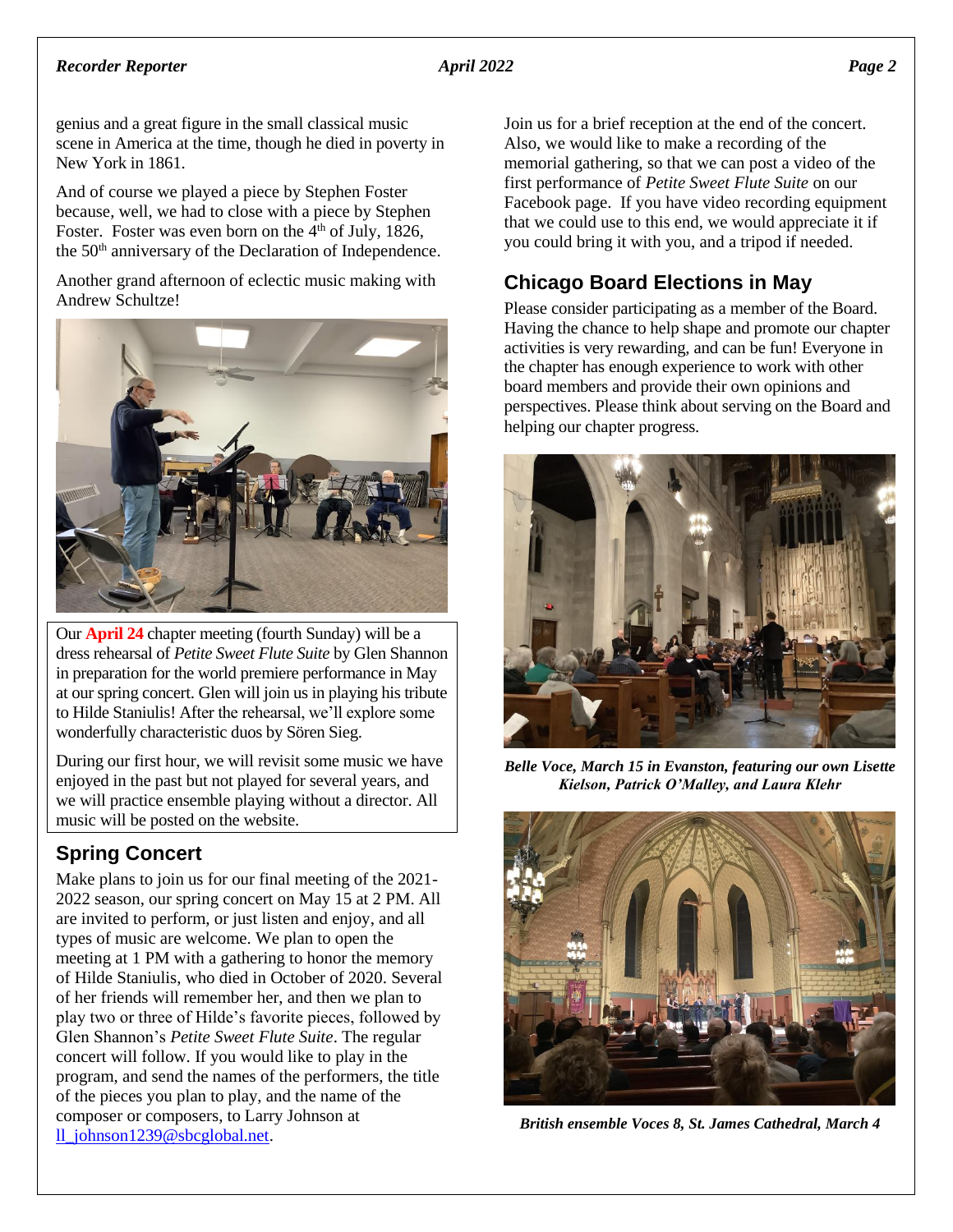### **West Suburban Early Music Society**

Dennis Sherman led the West Suburban Early Music Society on March 13th. He last led us two years ago, days before the pandemic resulted in in-person practice to be put on a very long hold! Dennis selected modern music from the ARS website. We enjoyed Wizard Kogran and Gigue, both by Kass Finlay McAuliffe. We also played Modal America by Anthony St. Pierre. This was arrangements of "My Country Tis of Thee" in the medieval modes, Dorian, Phyrgian, Lydian, and Mixolydian. The group also played Variations on a Theme by Michael Marinier which included a swinging variation that was quite fun! This was an arrangement of the National Anthem of Ukraine.

We meet again on April 10th at 2 PM and look forward to Dennis Sherman leading us again!—*Kathy Hall-Babis*

### **WSEMS members love music!**

Many of our West Suburban Early Music Society members play instruments other than recorders, and are members of other musical groups.

**Janet Fitchuk** is a retired music teacher and plays flute with College of DuPage Community Band and bagpipes with Tunes of Glory Pipes and Drums.

**Elaine Gillies** is a retired middle school music teacher, and as a teacher she started a recorder club for her students. In the past 45 years she played with a recorder consort from the Chicago's south suburbs, Renaissance Recalled. They performed for madrigal events, church services, art fairs, store openings, weddings, and funerals, last playing together in January of 2020. Elaine also plays with the Homewood Flossmoor community band during the summer months.

**Chris and Nancy Culp** sing in the College of DuPage Community Chorus, and the group is performing at Carnegie Hall in June! Chris also sings in a barbershop quartet in the Chorus of DuPage in Naperville and a barbershop quartet called Vested Interest

**Norm Adams** plays in a church recorder ensemble and sings in the choir. He also rings hand bells at First Congregational Church of Glen Ellyn.

**Suzanne Mills-Scott** is a member of the Pianoforte Performance group that meets quarterly at the Pianoforte store in Chicago. They get to play grand pianos!

**Eric Stern** is a member of Old Fezziwig's Band in Batavia. They primarily play for English Country dances hosted at Fermilab. Old Fezziwig's has also played at other events, such as a Welsh dance presentation, the Fox valley Folk Festival in Geneva, and the Jane Austen Society. The Band has joined an annual program for the Chicago Welsh Association for the Christmas around the World program at the Museum of Science and Industry, and in the University of Chicago Folk Festival.



Eric played violin and sometimes recorder. The last two years dancing has been on hold, and the Band has been looking for a new dance hall because Fermilab has tightened site access restrictions due to the pandemic.



Eric also plays violin and recorder with a community Orchestra at the Batavia United Methodist Church.

**Paul Schmidt** plays, well, pretty much everything tuba, euphonium, bass trumpet, trombone, serpent, ophicleide, and sometimes recorder and crumhorn. He plays with a variety of groups in Illinois, Wisconsin, and Indiana, including three regular ensembles. Paul plays tuba and serves as a founding member (1977) of the CLC Wind Ensemble of Grayslake, and serves as band manager and tuba player with the Libertyville Village Band. Paul also plays a 1860s vintage baritone Over the Shoulder Saxhorn with America's oldest Civil War re-